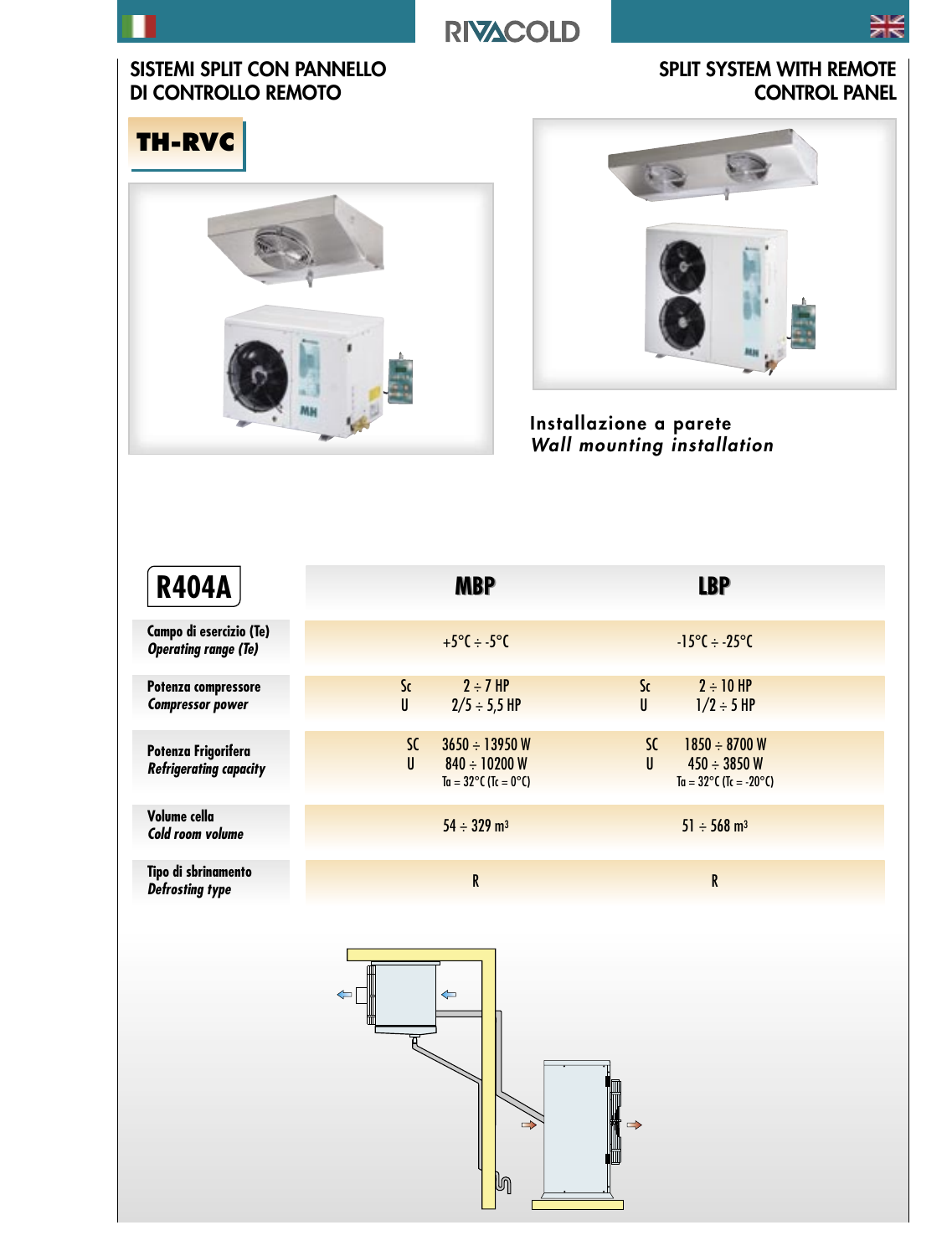**RIVACOLD** 





#### Caratteristiche generali

Carenatura autoportante in acciaio elettrozincato, verniciato a polvere epossidica (RAL 7035) Isolamento acustico Resistenza carter Silenziatore sulla mandata del compressore Attacchi con rubinetto a saldare Sbrinamento elettrico Pressostato di alta a taratura fissa riarmo automatico Pressostato di bassa a taratura regolabile riarmo automatico Centralina elettronica di controllo Pannello di controllo remoto L = 10m Micro porta con cavo  $L = 2.5$ m Luce cella con cavo  $L = 2.5m$ Scarico diretto acqua di condensa Cavo di alimentazione  $L = 2,5m$ Cavo di connessione evaporatore / unità condensatrice  $L = 10m$ unità conforme alla direttiva PED I motoventilatori utilizzati sono conformi alla direttiva ErP (Regolamento EU 327/2011) Imballo incluso

#### General features

Self-supporting casing in zinc plated steeel varnished with epoxy powder (RAL 7035) Sound insulation Crankcase heater Muffler on the compressor discharge Shut-off valves connections to be welded Electrical defrost High pressure switch with adjustable setting and automatic reset Electronic control panel Remote control panel 10m long cable Door micro switch with 2,5m long cable Cold room light with 2,5m long cable Condensing water direct discharge Power supply cable 2,5m long cable Condensing cable evaporator / condensing units 10m long cable PED directive compliant units The fan-motors in use comply with ErP directive (Regulation EU 327/2011) Package included

#### **Optional**

Tubazioni precaricate nelle lunghezze di 2,5/5/10m (dove previsto) Gas diverso Voltaggio diverso Variatore di velocità ventole condensatore Staffe di montaggio per motocondensante Separatore d'olio Monitor di tensione Interruttore magnetotermico differenziale Predisposizione per telegestione e/o Master e Slave Sistema di telegestione Calotta antirumore per compressori Scroll Unità condensatrice con quadro elettrico a bordo (MH\_53) Protezione di fasi inverse per compressori Scroll

#### **Optional**

Pre-charged pipe connections of the Following lenghts: 2,5/5/10m (when provided) Different gas Different voltage Condenser fan speed variator Mounting brackets for condensing unit Oil separator Voltage monitor Differential thermomagnetic switch Presetting of electronic remote management and /or Master and Slave Management software system Low noise jacket for Scorll compressors Condensing unit with built-in electrical box (MH\_53) Phase reverse protection for Scroll compressors



### Legenda/Legend

**Sbrinamento / Defrost**  $A = \ar{a} / \ar{a}$  $G = gas$  caldo / hot gas  $R =$  resistenza / electrical

**Espansione / Expansion**  $C =$  capillare / capillary tube  $V =$  valvola / valve

**Tipo di compressore / Compressor type**  $E =$  ermetico / hermetic SE = semiermetico / semi-hermetic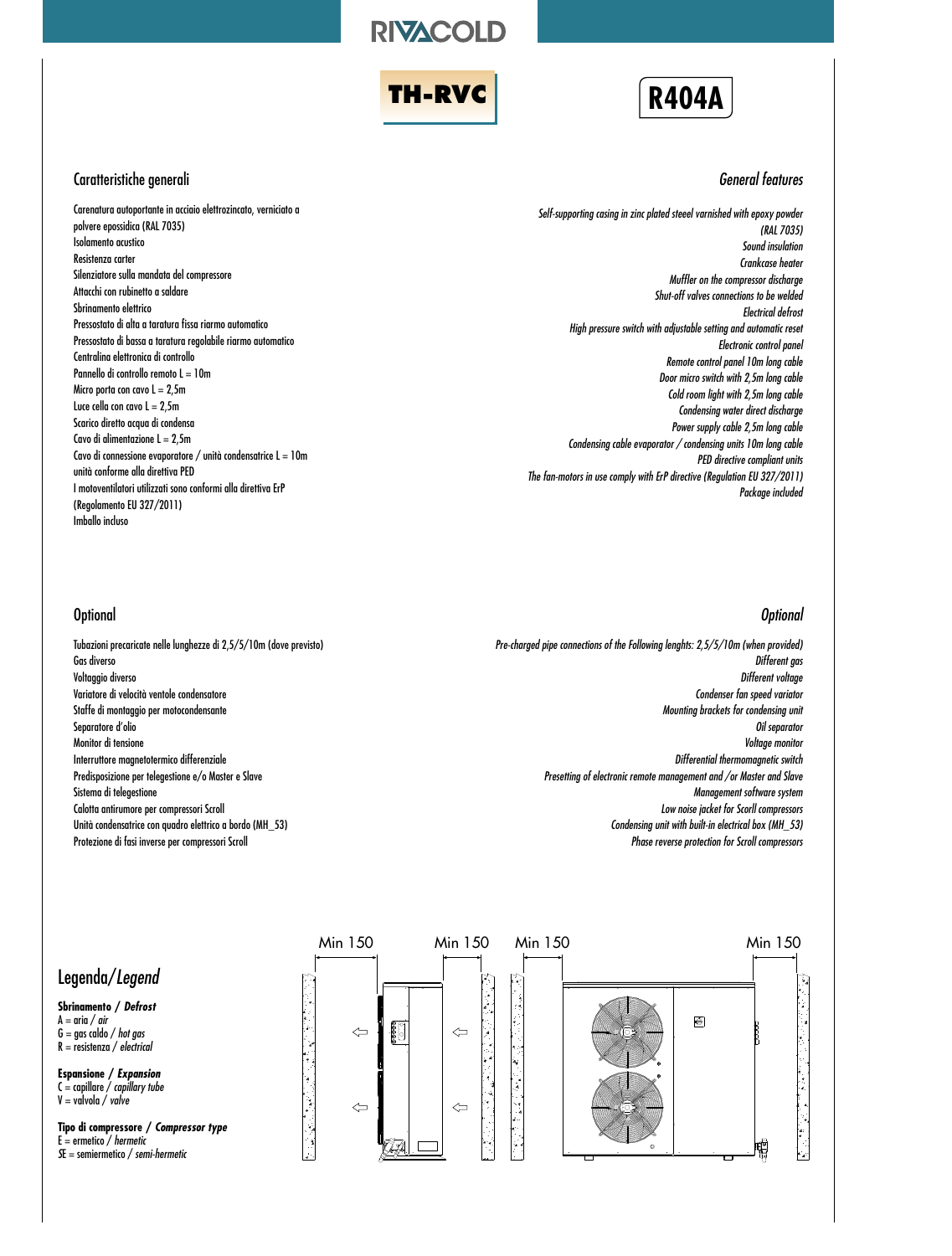| <b>R404A</b>                  | Code                |                                                   | THUMI 35Z1111RVC<br><b>THUM135Z0111RVC</b>        | THUMI 35Z2111RVC               | <b>THUM135Z0211RVC</b> | THUM135Z0212RVC                                | <b>THUM135Z121 RVC</b>            | THUM135Z1212RVC                   | <b>THUM140Z0211RVC</b>        | <b>THUM140Z0212RVC</b>  | <b>THUM140Z121 IRVC</b>                                    | THUM140Z1212RVC                       | <b>THUM140Z0311RVC</b>       | <b>THUM140Z0312RVC</b>  | THUM140Z2312RVC          | THUM145Z0212RVC       | THUM145Z0312RVC              | THUM245Z0212RVC                             | <b>THUM245Z1212RVC</b><br><b>THUM245Z0312RVC</b> | $\epsilon$ apacity and absorption calculation conditions (MBP): suction gas temp. +20°C, without liquid subcooling, 100% useful heat<br>Condizioni di calcolo rese e assorbimenti (MBP): temp, gos aspirato +20°C, senza sottoraffreddamento del liquido, surriscaldamento utile 100% |                                | <b>R404A</b>        | Code                      |                                                    | <b>THULI 35Z0111RVC</b> | <b>THULI 35 Z21 12RVC</b><br><b>THULI 35 Z2111 RVC</b> | <b>THULI 35 Z3111 RVC</b>                                | THULI 35 Z0211 RVC   | THULI 35 Z0212RVC                | THUL135Z1211RVC     | THULI 40Z0212RVC<br><b>THULI 35Z1212RVC</b>           | <b>THULI 40Z1212RVC</b> | THULI 45Z0212RVC<br><b>THULI 45Z1212RVC</b>        |
|-------------------------------|---------------------|---------------------------------------------------|---------------------------------------------------|--------------------------------|------------------------|------------------------------------------------|-----------------------------------|-----------------------------------|-------------------------------|-------------------------|------------------------------------------------------------|---------------------------------------|------------------------------|-------------------------|--------------------------|-----------------------|------------------------------|---------------------------------------------|--------------------------------------------------|---------------------------------------------------------------------------------------------------------------------------------------------------------------------------------------------------------------------------------------------------------------------------------------|--------------------------------|---------------------|---------------------------|----------------------------------------------------|-------------------------|--------------------------------------------------------|----------------------------------------------------------|----------------------|----------------------------------|---------------------|-------------------------------------------------------|-------------------------|----------------------------------------------------|
| Voltage                       |                     |                                                   | [230/1/50<br>0S/1/0EZ                             | 05/1/020                       | <b>230/1/20</b>        | 05/8/00#                                       | 05/1/020                          | 05/8/00t                          | 0S/1/0EZ                      | 05/8/00#                | 0S/1/0EZ                                                   | 05/8/00#                              | 05/1/0EZ                     | 05/8/00#                | 05/8/00#                 | 05/8/00t              | 95/2/30                      | 05/2/00 k                                   | 05/8/00#<br>05/2/00#                             |                                                                                                                                                                                                                                                                                       |                                | Voltage             |                           |                                                    | 0S/1/0EZ                | 0S/1/0EZ                                               | 05/8/00t<br>[230/1/50                                    | <b>230/1/50</b>      | 05/8/00#                         | 230/1/50            | 05/8/00#<br>05/8/00#                                  | $05/\text{E}/000$       | 05/2/00<br>05/8/00#                                |
| Compressor                    |                     | ₹<br>₹                                            | $\mathcal{Z}$<br>$\overline{z}$<br>0.370<br>0.295 | 0.370                          |                        | $5\,\%$<br>$\frac{0.440}{0.440}$               |                                   | 0,735<br>0,725<br>0,825           | $\overline{5}$                | $\frac{1}{10}$          | $\bar{z}$<br>$\begin{array}{c} 0.825 \\ 0.920 \end{array}$ | 52<br>25<br>0011<br>0260              | 급                            | 급<br>1,100              | N<br>0/t'1               | 2,5<br>1,840          | ىئ<br>12,200                 | 4,5<br>3,310                                | š,<br>S<br>3.675<br>4,410                        |                                                                                                                                                                                                                                                                                       |                                | Compressor          |                           | ₹<br>₹                                             | O,370                   | 35<br>S.<br>0.440                                      | 3/4<br>OSS'O<br>$0\nmid \psi$                            | 0.735                | 0.735                            | 는<br>$\overline{a}$ | 귻<br>0/t'1<br>001'1                                   | $\sim$ $\sim$<br>2,200  | $4 -$<br>$\frac{2,940}{3,675}$                     |
|                               | <b>PED Category</b> |                                                   |                                                   |                                |                        |                                                |                                   |                                   |                               |                         |                                                            |                                       |                              |                         |                          |                       |                              |                                             | Ζ                                                |                                                                                                                                                                                                                                                                                       |                                | <b>PED</b> Category |                           |                                                    |                         |                                                        |                                                          |                      |                                  |                     |                                                       |                         | Z                                                  |
| lotal                         | Absorption          | ≦                                                 | 54<br>š                                           |                                |                        | $\cong \cong \mathbb{S}$                       |                                   | ខ្លួន្ទ                           |                               |                         | lä 엺                                                       | 761                                   | $\overline{28}$              | 1804                    | 2029<br>2579             |                       | $\frac{3411}{2}$             | 3775                                        | 4507<br>5223                                     |                                                                                                                                                                                                                                                                                       |                                |                     |                           | ⋚                                                  | Σ4                      | ę5                                                     | $\frac{52}{710}$                                         | $\overline{59}$      | $\overline{5}$                   | 1412                | 70 <sub>1</sub>                                       | 1969                    | 3357<br>4054                                       |
|                               |                     | Ξ                                                 | $\frac{2}{3}$<br>$\frac{2}{4}$                    | 4,18                           | 4,24                   | 2,59                                           | ίŰ                                |                                   | 2, 2, 2<br>2, 28, 22,         |                         | 68'9                                                       | 4,01                                  | $9,43$<br>$5,18$             |                         | រ័ះ                      | ó, ló                 | 16 <sup>7</sup>              | $\frac{1}{8}$                               | $\frac{10}{10}$<br>$\overline{59}$               |                                                                                                                                                                                                                                                                                       |                                | Absorption<br>Joial |                           | Ξ                                                  | ្លិ៍                    | 4,11                                                   | 3,41<br>៍ខ                                               |                      | $4,95$<br>2, 25                  | 6,62                | $3,23$<br>4,23                                        | 5,41                    | 7,08<br>9,08                                       |
| Condenser fans                |                     | $0 \times 0$<br>a∕h                               | Ix350<br>N350<br>5t<br>1945                       | <b>1x350</b><br>1945           | <b>Ix350</b><br>6691   | <b>Ix350</b><br>6691                           | <b>Ix350</b><br>6691              | <b>1x350</b><br>6691              | $100 \times 1$<br>2734        | 00 <sup>k</sup><br>2734 | 00 <sup>k</sup><br>2734                                    | 00 <sup>k</sup><br><b>ZT34</b>        | 00 <sup>k</sup><br>2580      | 00 <sup>k</sup><br>2580 | 00 <sup>k</sup><br>2580  | $1\times 450$<br>426e | $1\times450$<br>4031         | 0Sty 72<br>906Z                             | 0st×z<br>05v 450<br>7125<br><b>1906</b>          |                                                                                                                                                                                                                                                                                       |                                | Condenser tans      |                           | ո∛հ                                                | 18350<br>ରି             | <b>Ix350</b><br><b>JAC</b>                             | <b>1x350</b><br><b>1x350</b><br>ĨЖ<br><b>Shil</b>        | <b>1x350</b><br>6691 | <b>1x350</b><br>$\overline{691}$ | 1x350<br>6691       | $100 \times 1$<br><b>1x350</b><br><b>Z734</b><br>5691 | 00 <sup>k</sup><br>2734 | $1\times 150$<br>$1\times 450$<br>4266<br>4266     |
| Evaporator                    |                     | $\mathbf{u}^{\circ}$ x $\mathbf{u}$<br>m°∕h<br>ਤੋ | $\overline{200}$<br>00<br>g<br>ន្ធ<br>រ័<br>័     | 00ZXZ<br><b>L20</b><br>ین<br>س | 00ZXZ<br>ឆ្ន           | 00ZXZ<br><b>1230</b><br>ພ ພ ພ<br>ທັນ ທີ        | 00ZXZ<br>ឆ្ន                      | <b>2x200</b><br>ន្ទ្រ<br>ین<br>تا | 00ZXZ<br>$\bar{z}$<br>ین<br>س | 00ZXZ<br>듾<br>ಀೢ        | <b>2x250</b><br>$\overline{3}$<br>ς,                       | 052XZ<br>$\overline{291}$<br>ζ,       | 3x250<br>2364<br>$\tilde{c}$ | 3x250<br>2364<br>۲J     | 3x250<br>2364<br>$\zeta$ | 3x250<br>2167<br>ัง   | 4x250<br>2890<br>$\tilde{c}$ | 2x350<br>4287<br>$\overline{14}0$           | 2x350<br>3x350<br>0665<br>3657<br>16,0<br>14,0   |                                                                                                                                                                                                                                                                                       |                                | Evaporator          |                           | $\mathbf{u}^{\circ} \times \mathbf{v}$<br>π^h<br>宣 | $\overline{200}$<br>ន្ធ | 00<br>ន្ទ<br>ిం<br>ప                                   | 00Z <sub>X</sub><br>00Z <sub>X</sub><br>630<br>ន្ទ<br>័ព | 007<br>ĝΩ<br>័ព      | $007\times1$<br>g                | 2x200<br>ಀೢಁ        | 2x250<br>00ZXZ<br>1230<br>1230<br>2364<br>ಀೢ<br>ړ.    | 3x250<br>ړ.             | 4x250<br>3x250<br>068Z<br><b>2167</b><br>ວັ<br>ัง  |
| Weight                        |                     | డ                                                 | జ ≃                                               |                                | $\approx$ $\approx$    | ຮ                                              | జ                                 |                                   | ង ឌ                           | 57                      | ឨ                                                          | ຮ                                     | $\overline{z}$               | $\equiv$                | 习                        | డ్జ                   | દ્ધ                          | ౙ                                           | 201<br>226                                       |                                                                                                                                                                                                                                                                                       |                                | <b>Weight</b>       |                           | డ్                                                 | ≥ ≈                     |                                                        | z <sub>z</sub>                                           | ₹                    | ౾                                | జ                   | 듡<br>28                                               | ន                       | ត្ត ភ                                              |
|                               |                     | ั∍า<br>$3.5+$                                     | $\overline{288}$<br>ន្ល<br>르<br>8'9               | $\overline{54}$                | $\frac{1}{8}$<br>15,7  | $\overline{3}$<br>20,1                         | 24,7                              | 21 88<br>28 75<br>28 75<br>24,7   |                               |                         | 2875                                                       | 3177                                  | ä                            | 430G                    | 4793                     | និ                    | 7936                         | 08Z6<br>147,9                               | 19201<br>17027<br>220,5<br>1756                  |                                                                                                                                                                                                                                                                                       |                                |                     |                           | ≤ ⊤ຸ                                               | នី និ                   |                                                        | 35                                                       | řП                   | řД                               | $\frac{1480}{150}$  | <b>2164</b><br>$\frac{148}{36}$                       | 90E                     | 5143<br>4039                                       |
|                               | 립                   | 킂.<br>≼<br>$\overline{n}$                         | $\overline{5}$<br>Ló                              | ក្ល                            | $\overline{5}$         | 1673                                           | 6161                              | 6161                              | 35,2<br>7477                  | 35,2<br>7477            | 60 <sup>th</sup><br>2763                                   | 4Q,0<br><b>Z763</b>                   | 9.8<br>3742                  | 58,8<br>3742            | 6/0<br>l6lt              | 88,2<br>5253          | 121,9<br>7071                | 7993                                        | 96Z6<br>11314                                    |                                                                                                                                                                                                                                                                                       |                                | 류                   | J <sub>o</sub><br>류       | 킋<br>≼                                             | ್ಷೆ<br>Σ£               | 445 325<br>15<br>្ឆ                                    | ξg                                                       | 88                   | 8g                               | $\overline{244}$    | $12.3$<br>$22.9$<br>21<br>1244                        | 40,0<br>2617            | 67<br>87,9<br>4382<br>3374                         |
|                               | <b>25°C</b><br>50   | ₹                                                 | $\tilde{ }$                                       | ್ಪ                             |                        | ្មដូ                                           | ξ'n                               |                                   | 16,5<br>22,9                  | 22,9                    | 26,3                                                       | 26,3                                  | ័័                           | 39,0                    | 44,8                     | మ్ర                   | 176                          | 7'601                                       | 130 <sup>7</sup><br>163,6                        |                                                                                                                                                                                                                                                                                       |                                | <b>25°C</b>         | 300<                      | ₹                                                  | 2, 2,<br>2, 0           |                                                        | ಀೢಁ<br>័                                                 | $5^{\circ}$          | ូរី                              | ទ័                  | ឌួក្នួឌ                                               |                         | 48,8<br>76,2                                       |
|                               | ገ<br>የር             | $\leq \frac{1}{2}$                                | 792                                               | 듫                              | 1354                   | $\overline{1354}$                              | 9tGl                              | 546                               | <b>2080</b>                   | <b>C802</b>             | 2360                                                       | 2360                                  | $rac{2}{3}$                  | <b>SIB</b>              | ä<br>36,1                | t470<br>47,           | 6236                         | 9/14                                        | 0196<br>62<br>E,                                 |                                                                                                                                                                                                                                                                                       |                                |                     | $\vec{r}$<br>$32^{\circ}$ | ≼                                                  | tž4                     | 467                                                    | 540<br>62                                                |                      |                                  |                     | 8 \$ 5 5 5 3 3                                        |                         | 2795<br>3720                                       |
|                               |                     | 킋                                                 |                                                   |                                |                        | 크로롱롱 <u>국</u> 학                                |                                   |                                   |                               |                         | $\frac{17}{21}$                                            | 21,0                                  | 30,9                         | 30,9                    |                          |                       | $\mathcal{M},0$              | 83,4                                        | li01,4                                           |                                                                                                                                                                                                                                                                                       |                                |                     |                           | 킋                                                  |                         | ₷<br><b>SEES</b>                                       | 2,2<br>್                                                 | 슧                    | 군                                | مَّ-<br>ت           |                                                       |                         | 6.11 22 31<br>いっぴょう<br>1061<br>2022<br>4522<br>452 |
| Refriger                      | ٦,                  | ั∍า<br>₹. ⊰                                       | $\overline{5}$<br>06                              | 1392                           |                        | 1119282829233334<br>2020228282                 |                                   |                                   |                               |                         |                                                            |                                       |                              |                         |                          |                       | Ξ                            | 6/96<br>8374                                | 11848                                            |                                                                                                                                                                                                                                                                                       | Refriger                       |                     | 능                         | ≍ ⊤ັ<br>ಕ್ತ ನೆ                                     |                         |                                                        |                                                          |                      |                                  |                     |                                                       |                         |                                                    |
| ation Output/Cold room volume | $I_0 = 32^{\circ}C$ | $\leq \frac{1}{2}$<br>₹                           | 용#4<br>1513                                       |                                |                        | ទីក្នុង<br>$282 - 28$                          | $\overline{24}$<br>$\frac{14}{2}$ | 1748<br>$\frac{14}{2}$            | <b>2261</b><br>$\tilde{e}$    |                         | $\frac{19.9}{22.9}$                                        | 2261<br>252<br>3410<br>22, 2<br>23, 7 |                              | 3410<br>ឌ               | 38'                      | 37.77<br>47.52        |                              | $7188$<br>$8343$<br><b>S 2 3 7 2</b>        | 0220                                             |                                                                                                                                                                                                                                                                                       | ration Output/Cold room volume | $I_0 = 32^{\circ}C$ | 30 <sub>o</sub>           | $\leq \frac{1}{2}$<br>킋                            | 9 Ş                     |                                                        | 兰                                                        |                      |                                  |                     |                                                       |                         |                                                    |
|                               |                     | ≅ ≋<br>ی<br>چ<br>∃                                |                                                   |                                |                        |                                                |                                   |                                   |                               |                         |                                                            |                                       |                              |                         |                          |                       |                              | 1825<br>2127288242555557<br>2011<br>2011    |                                                  |                                                                                                                                                                                                                                                                                       |                                |                     | 3.5                       | ั∍                                                 | $rac{36}{41}$           |                                                        |                                                          |                      |                                  |                     |                                                       |                         | <b>4 2 3 3 3 4 4 5 4 5 4 6 7 4 7 5</b>             |
|                               |                     | ≼⊤ุ                                               |                                                   |                                |                        | 2,7<br>1134<br>144866698448771<br>327222448777 | ູລ                                |                                   |                               |                         |                                                            |                                       |                              | <b>12121822222</b>      | <b>1950</b>              |                       |                              | <b>42558</b><br>1855<br>4555<br>8813<br>884 |                                                  |                                                                                                                                                                                                                                                                                       |                                |                     |                           | 킋<br>א<br>ני ≕ין                                   |                         | けいりゅうがいいいだい                                            |                                                          |                      |                                  |                     |                                                       |                         |                                                    |
|                               | $3.5^{+}$           | 킋                                                 | 롤플유용ង                                             |                                |                        |                                                | ηŚι                               |                                   | 15,6<br>22,6                  |                         | 25.8                                                       |                                       |                              | 22 32 4<br>3 3 3 4 3    |                          |                       |                              | 32532                                       | 등                                                |                                                                                                                                                                                                                                                                                       |                                |                     | J <sub>o51</sub>          | 킋                                                  |                         | 22229)                                                 |                                                          |                      |                                  |                     |                                                       |                         | 유ՀՀ는 12 IZ 33 18                                   |
|                               | 하<br>13°C           | $M = \frac{1}{2}$<br>50<br>킂,                     |                                                   | $\tilde{c}_2$                  |                        |                                                | 중동중웅                              |                                   |                               |                         | $\frac{14}{12,0}$                                          |                                       |                              |                         |                          |                       |                              | 12.27 27 37 37 38<br>29 37 37 37 38         | $\overline{5}$                                   |                                                                                                                                                                                                                                                                                       |                                | ਰ<br>ន្ទះ           | 3.02                      | ≤ ⊤ຸ<br>ಕ್ಷ                                        | 32                      |                                                        | ŝ                                                        |                      |                                  |                     |                                                       |                         | \$<br>\$25\$\$\$11\$<br>22528                      |
|                               |                     | ≤ ≍<br>ی<br>-<br>- 15                             | 검음                                                |                                |                        |                                                |                                   |                                   |                               |                         |                                                            |                                       |                              |                         |                          |                       |                              |                                             |                                                  |                                                                                                                                                                                                                                                                                       |                                |                     | 25°C                      | ≤ ⊤ີ                                               |                         |                                                        |                                                          |                      |                                  |                     |                                                       |                         |                                                    |
|                               |                     |                                                   |                                                   |                                |                        |                                                |                                   |                                   |                               |                         | <b>NBP</b>                                                 |                                       |                              |                         |                          |                       |                              |                                             |                                                  |                                                                                                                                                                                                                                                                                       |                                |                     |                           | 킋                                                  |                         |                                                        |                                                          |                      | 등                                |                     |                                                       |                         | <b>ーンスタミッピにほん</b>                                  |

**Condizioni di calcolo rese e assorbimenti (LBP):** temp, gas aspiatro O°C, senza sotnoaffreddamento del liquido, surticaldamento utile<br>**Capacity and absorption calculation conditions (LBP):** suction gas temp, O°C, without **Capacity and absorption calculation conditions (LBP): Condizioni di calcolo rese e assorbimenti (LBP):** temp. gas aspirato 0°C, senza sottoraffreddamento del liquido, surriscaldamento utile 100% suction gas temp. 0°C, without liquid subcooling, 100% useful heat  $100%$ 

**RIVACOLD**